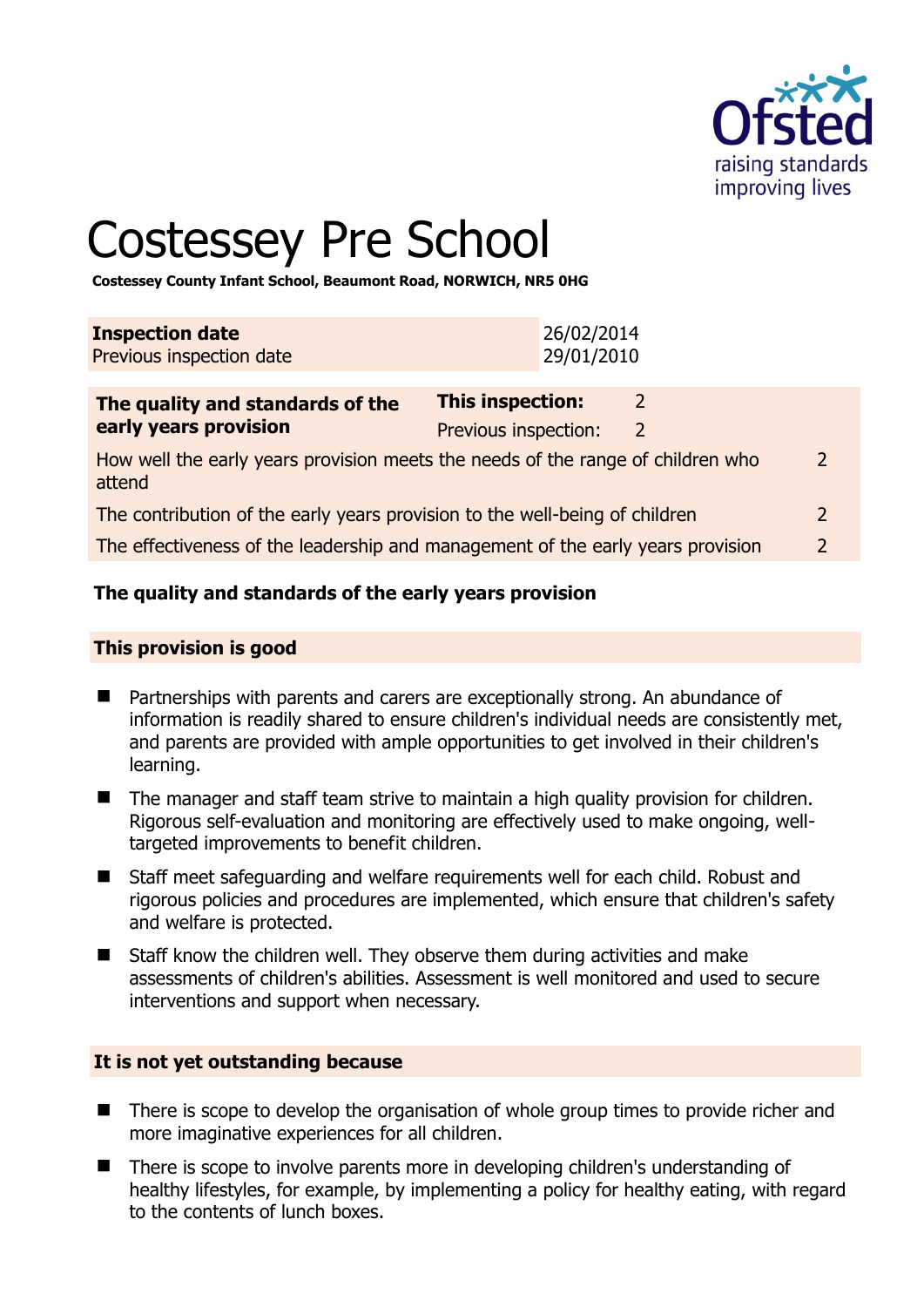#### **Information about this inspection**

Inspections of registered early years provision are:

- $\bullet$  scheduled at least once in every inspection cycle the current cycle ends on 31 July 2016
- scheduled more frequently where Ofsted identifies a need to do so, for example where provision was previously judged inadequate
- **•** brought forward in the inspection cycle where Ofsted has received information that suggests the provision may not be meeting the legal requirements of the Early Years Foundation Stage or where assessment of the provision identifies a need for early inspection
- **•** prioritised where we have received information that the provision is not meeting the requirements of the Early Years Foundation Stage and which suggests children may not be safe
- scheduled at the completion of an investigation into failure to comply with the requirements of the Early Years Foundation Stage.

The provision is also registered on the voluntary and compulsory parts of the Childcare Register. This report includes a judgment about compliance with the requirements of that register.

#### **Inspection activities**

- The inspector observed activities in the classrooms and the outdoor learning environment.
- $\blacksquare$  The inspector conducted a joint observation with the manager.
- $\blacksquare$  The inspector spoke with staff at appropriate times throughout the inspection.
- $\blacksquare$ The inspector looked at activity planning, records of children's learning and a selection of policies and records.
- $\blacksquare$  The inspector held a meeting with the nursery manager.
- The inspector checked evidence of suitability and qualifications of staff working with children, the provider's self-evaluation form and improvement plan.
- The inspector took account of the views of parents and carers spoken to on the day.

**Inspector**  Karen Harris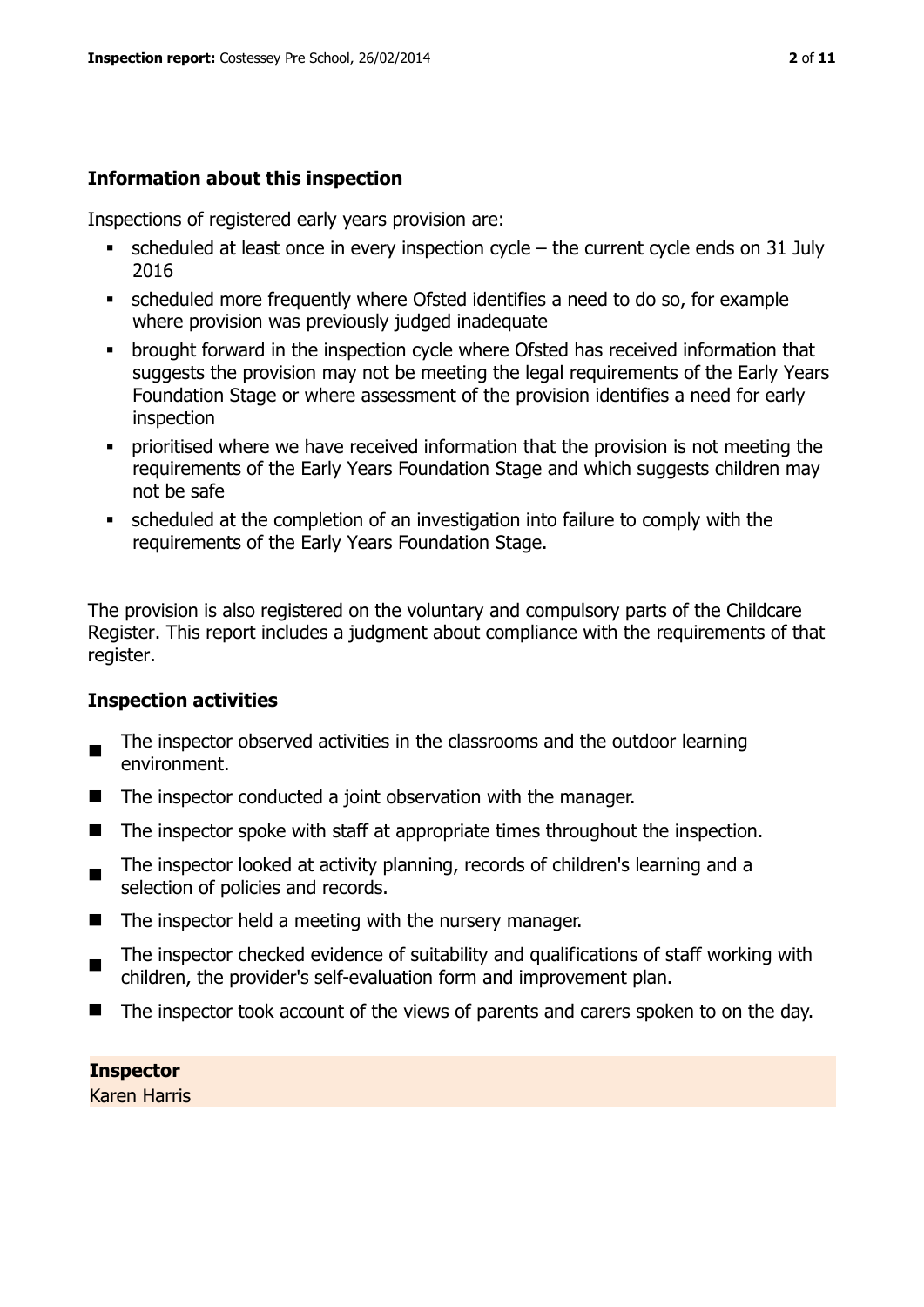#### **Full report**

#### **Information about the setting**

Costessey Pre School registered in its current premises in 2007 and is on the Early Years Register and the compulsory and voluntary parts of the Childcare Register. It is situated in Costessey, on the outskirts of Norwich, and is run by a voluntary committee and is part of an outreach Sure Start programme. It operates from two classrooms in Costessey Infant School and children have access to a secure area for outdoor play. The pre-school serves the local area and is accessible to all children. The pre-school employs 19 members of childcare staff. Of these, 11 hold appropriate early years qualifications at level 3 and four at level 4, including one with an Early Years Foundation Degree.

The setting opens Monday to Friday during school term times from 7.45am until 6pm. This is split into pre-school sessions of three hours and breakfast and after school care for children aged three to seven years. Children attend for a variety of sessions.

There are currently 98 children attending who are in the early years age group. The preschool provides funded early education for two-, three- and four-year-old children. It supports a number of children who speak English as an additional language and children with special educational needs and/or disabilities.

#### **What the setting needs to do to improve further**

#### **To further improve the quality of the early years provision the provider should:**

- enhance the organisation of whole group activities to provide richer and more imaginative experiences to effectively meet the differing needs and interests of all children
- extend opportunities to involve parents in developing children's understanding of healthy lifestyles, for example, by implementing a policy for healthy eating, with regard to the contents of lunch boxes.

#### **Inspection judgements**

#### **How well the early years provision meets the needs of the range of children who attend**

Children make good progress in their learning and development in this welcoming and busy pre-school. All staff have a very good understanding of how children learn and develop. This means that they are confident in planning a wide range of learning opportunities for children and know how to support their learning effectively. For example, children are keen to explore media, such as sand, water and cornflour 'gloop'. They spend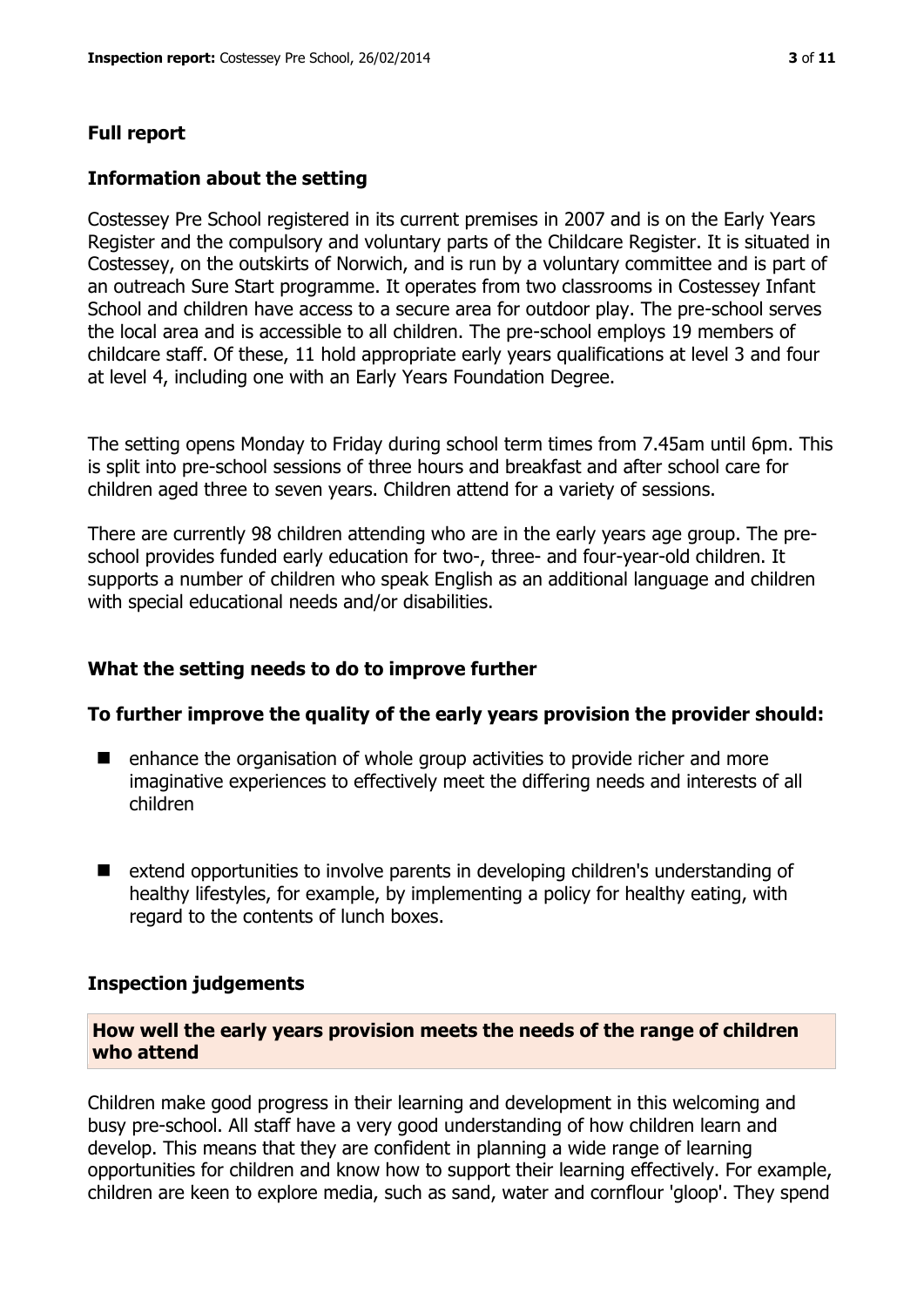considerable time investigating the gloop, squeezing it out of bags into individual trays. Teaching is good because staff are skilled at asking open-ended questions to challenge and develop children's thinking. Staff regularly talk to children about what they are doing, promoting language and developing self-thinking skills, enabling them to make good progress in their learning. Involvement in the 'Every Child a Talker' programme has enhanced staff knowledge as they have attended a significant number of courses and workshops. As a result, throughout the setting, children's language and communication is well supported. Opportunities are used for counting and comparisons as they arise, helping children to begin to understand mathematical concepts. For example, children compare 'big' and 'small' bears when balancing them on the weighing scales. During routine whole group activities, such as registration and story time, most children listen and join in. For example, children enjoy copying actions and familiar lines to stories that are skilfully told by adults, who use signs and actions instead of a book. However, the number of children in the group during these activities does not always maximise the involvement of all children. For example, group sessions become quite lengthy and occasionally children get distracted and need a reminder from staff to listen. Consequently some children lose interest and become unsettled.

Children develop good skills for the future and are acquiring the skills, attitudes and dispositions they need to be ready for school. Staff encourage children as they play by joining in and offering lots of praise and encouragement. For example, children enjoy exploring in the role-play area where staff encourage them to think about what they may need to 'buy from the farm shop'. Children respond by agreeing what they will need and go to buy 'carrots and onions'. They learn to share and collaborate as they take turns buying and selling at the pretend shop. Children develop a sense of themselves as individuals, wanting to do things independently. For example, when getting ready to go outside to play children eagerly reach for their coats and confidently seek support if they need help with doing up zips and buttons. Staff encourage them to persevere with trying for themselves so that eventually they manage to do up their own coats. During the summer term older children take part in PE sessions where they dress and undress themselves. These positive activities enable children to develop skills for their future learning. As a result, they are ready for the next stage of learning by the time they move on to school.

Staff know the children well. They work very well with parents to identify children's starting points when they first attend. Staff use photographs to illustrate observations of children and each child has a well-presented 'learning journey'. Children's progress is tracked, which ensures staff have a good knowledge of children's development. Very good partnership working with parents is promoted throughout the pre-school. Staff continue to encourage parents to share what they know about their child's learning at home. For example, parents regularly complete a 'home involvement sheet', which indicates what children have been doing at home. Parents keenly attend parents' evenings and open days to view children's development records and discuss children's progress. Parents speak very highly of the pre-school, commenting that their children are happy to attend and that staff are friendly and approachable. Children who have special educational needs and/or disabilities and those learning English as an additional language have their specific needs met very well. The special educational needs coordinator is very enthusiastic about her role and extremely knowledgeable about the diverse needs of the children. Any areas,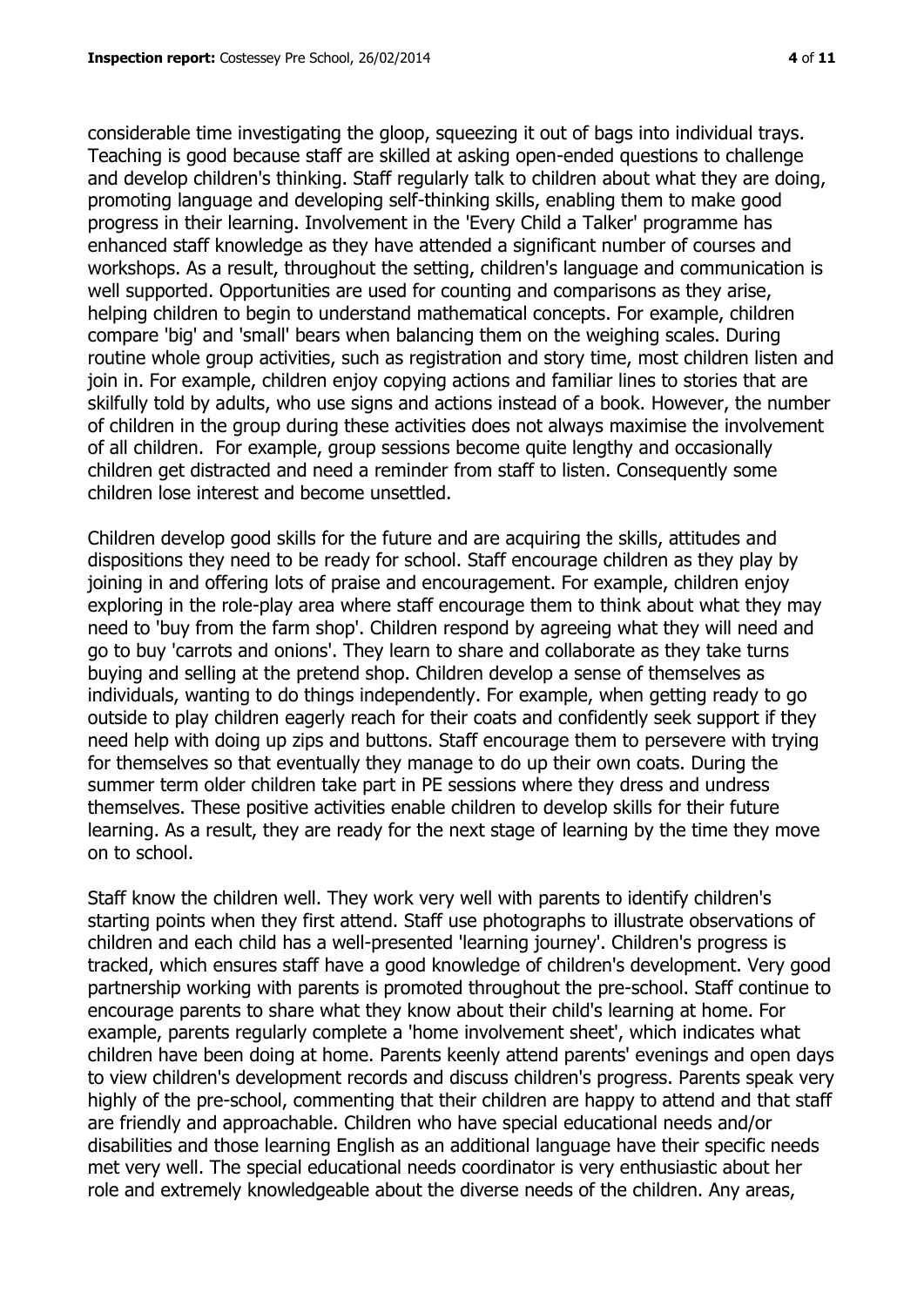which may require additional support, for example, speech delay, are discussed with parents and carers. This means that there is a cohesive and consistent approach to support children's progress. This helps to effectively minimise any shortfall in children's learning. Staff facilitate one-to-one support where required. Individual educational programmes are identified for these children in addition to their next steps and these are regularly reviewed and updated. Parents are fully involved when targets are set for areas of specific development. One parent comments that staff 'go the extra mile' to offer support. For example, sorting out respite care and helping to complete forms. Staff also work with other agencies that are involved in the children's care, which results in a very sensitive and consistent approach.

#### **The contribution of the early years provision to the well-being of children**

This is a fully inclusive pre-school where all children and their families are welcomed. Transitions from the home into the pre-school are very well managed through a gradual and flexible process for settling in. For example, staff make visits to each child's home. This means that children's needs are effectively met from the very beginning as children can get to know staff in familiar surroundings. Children share strong bonds with each other and with the approachable and caring staff. Transitions within the pre-school, as children progress from one room to the next, are carefully planned and are managed well. The pre-school works well with other providers that children attend and has developed an extremely successful partnership with the local school. The staff take the children to visit the school and they share events throughout the year. For example, they share lunch times, join assemblies and attend Christmas celebrations. The class teachers also visit the children at the pre-school. As a result, this partnership working results in children being emotionally very well prepared to move on to school.

The staff work very well to build relationships with parents and carers to help their children to settle into the pre-school. For example, children receive lots of reassurance and direct support as they separate from their parents. Children form good emotional attachments with the staff in the pre-school as an effective key person system is implemented in the setting. This helps children form warm and secure attachments, promoting their well-being and ensuring they feel happy and safe, enjoying their time in the setting. The key person shares details with parents and carers about how their child has been via a home-link book. This means that children's emotional needs are consistently being met.

Staff provide time and space for children to enjoy energetic, active play. Children have daily opportunities to be outdoors in the fresh air and learn the importance of exercise as part of a healthy lifestyle. Children are gaining an understanding of risk through everyday activities. They explain to each other to use 'walking feet indoors and on the slope, so we don't bump'. Children behave well because staff are good role models. They show respect and care for all the children and show a genuine interest in what the children are doing. Staff demonstrate the rules and boundaries of the setting. For example, during registration, they remind children to use 'quiet voices' inside. Children are encouraged to have regard for their personal hygiene. They know to wash their hands before eating and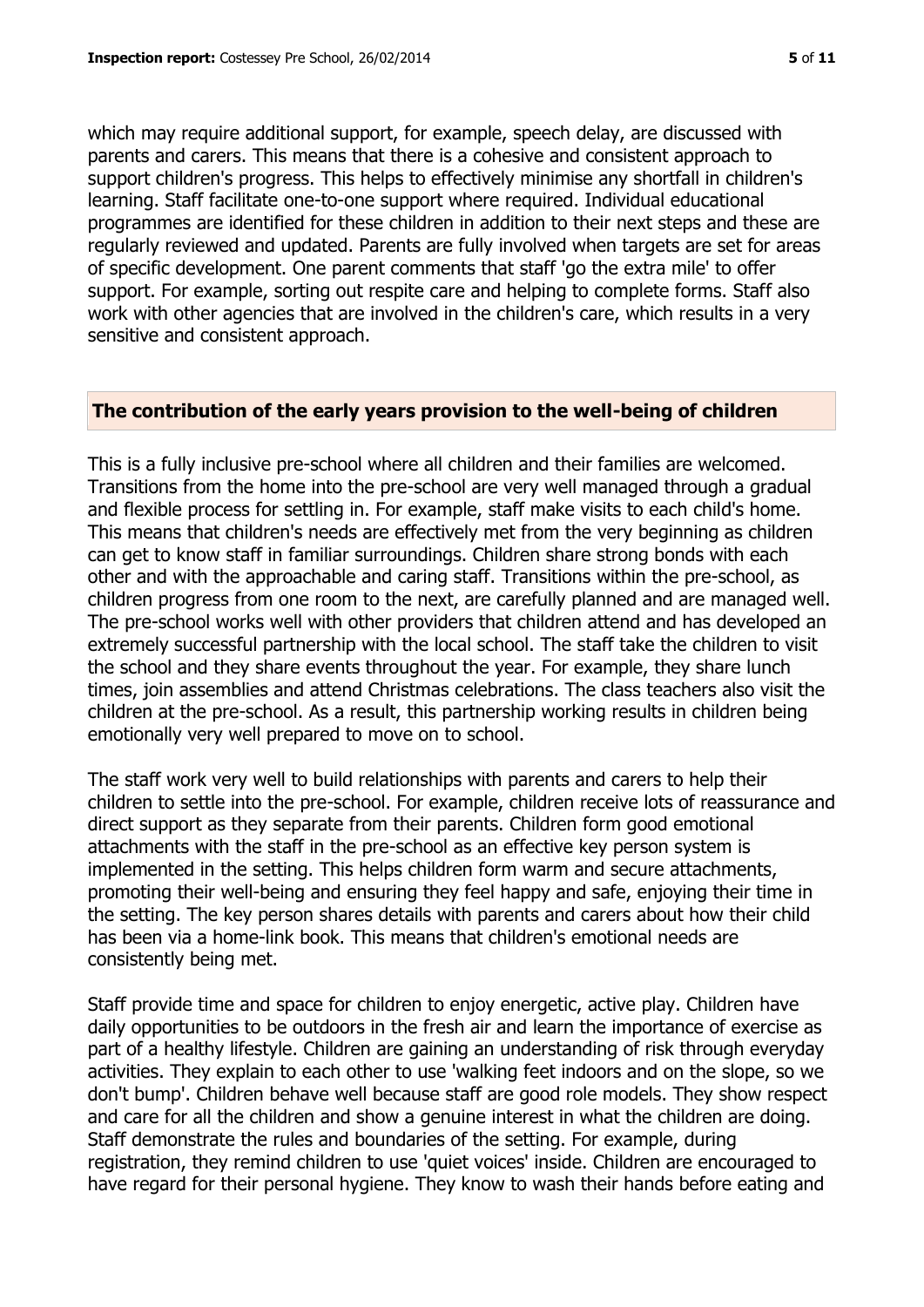after using the toilet. Children who require changing are managed with complete sensitivity and dignity. Children are protected further because the majority of staff hold first aid and food hygiene certificates. Children's dietary needs are met jointly with parents. Children have access to their own water bottle, which is clearly labelled with their name and photograph. Staff are well aware of any allergies or special dietary requirements and these are managed well to meet children's individual needs. Staff provide children with a range of healthy options for snacks. Children that stay all day bring a packed lunch. However, children's lunches are not always healthy and nutritious to fully support their understanding of a healthy diet. Therefore, there is scope to further involve parents in developing children's understanding of healthy lifestyles. For example, by implementing a policy for healthy eating, with regard to the contents of lunch boxes.

#### **The effectiveness of the leadership and management of the early years provision**

Staff meet the safeguarding and welfare requirements of the Early Years Foundation Stage well for each child. However, following a recent incident in the setting, a member of staff did not follow safeguarding procedures by reporting the incident immediately to a senior member of staff. Nevertheless, once reported, the management appropriately notified to Ofsted and a full investigation took place into the circumstances of the incident. This means that the manager has a good understanding of the requirements to safeguard children. The manager found that the incident was due to a lack of understanding and the member of staff involved in the incident no longer works in the setting. Robust and rigorous policies and procedures are regularly reviewed, which ensures that children are protected. The children are safeguarded by staff's sound knowledge of child protection procedures and clear understanding of signs and symptoms that would concern them. They know what to do if they are concerned, in order to safeguard the welfare of children. Therefore, staff are committed to keeping children safe from harm and neglect. Risk assessment and daily checks are carried out to ensure the premises, play equipment and activities are safe for the children attending. Any accidents are managed effectively. The staff keep clear accident records and parents sign to acknowledge the entry. The manager is well aware of the importance of notifying Ofsted about any significant events that occur. Staff recruitment is robust and effective induction procedures are in place for all staff and students. This ensures children are kept safe. As a result, children are appropriately safeguarded.

The manager has a secure knowledge of the Statutory framework for the Early Years Foundation Stage and uses this well to support the staff team. Performance management is well managed and staff training needs are identified through regular supervision and appraisals. Children are asked on a regular basis about the activities that are provided in the pre-school and parents' opinions are sought through questionnaires. Staff utilise the Ofsted self-evaluation form to help identify a range of targets to extend the existing good quality practice at the pre-school. Continuous reflection on practice ensures any areas for development are swiftly identified and promptly addressed. Regular staff meetings help improve daily practice and ensure a broad range of experiences is offered to support children's progress. The manager ensures a high staff to child ratio in order to provide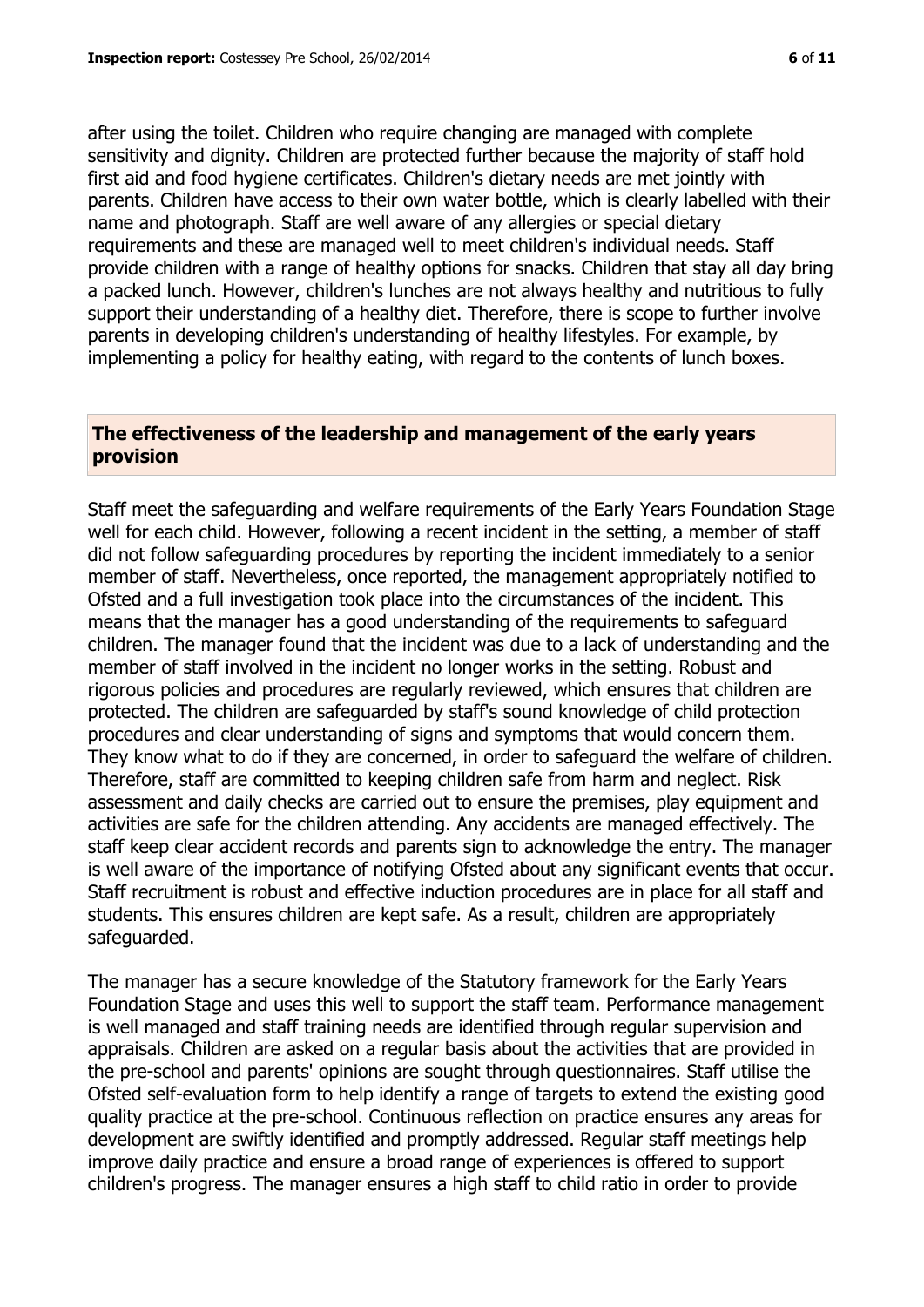quality individual attention when needed. The pre-school supports childcare students and they are aware of their roles and are supervised at all times.

Partnerships with parents and others are a strength. There is a trusting partnership between staff and parents, which means that children are nurtured and able to flourish. Staff work closely with parents if they have any concerns about their children's development. Parents' comments, received during the inspection, are very positive. They know their child's key person and find staff friendly and approachable and say that they are always available to talk. Parents state that they are very pleased with the progress that their children are making. The pre-school works particularly hard to foster beneficial partnership working with all possible outside professionals. As a result, children with special educational needs and/or disabilities and those with English as an additional language receive timely support and specialist intervention, and make good progress.

#### **The Childcare Register**

| The requirements for the compulsory part of the Childcare Register are | Met        |
|------------------------------------------------------------------------|------------|
| The requirements for the voluntary part of the Childcare Register are  | <b>Met</b> |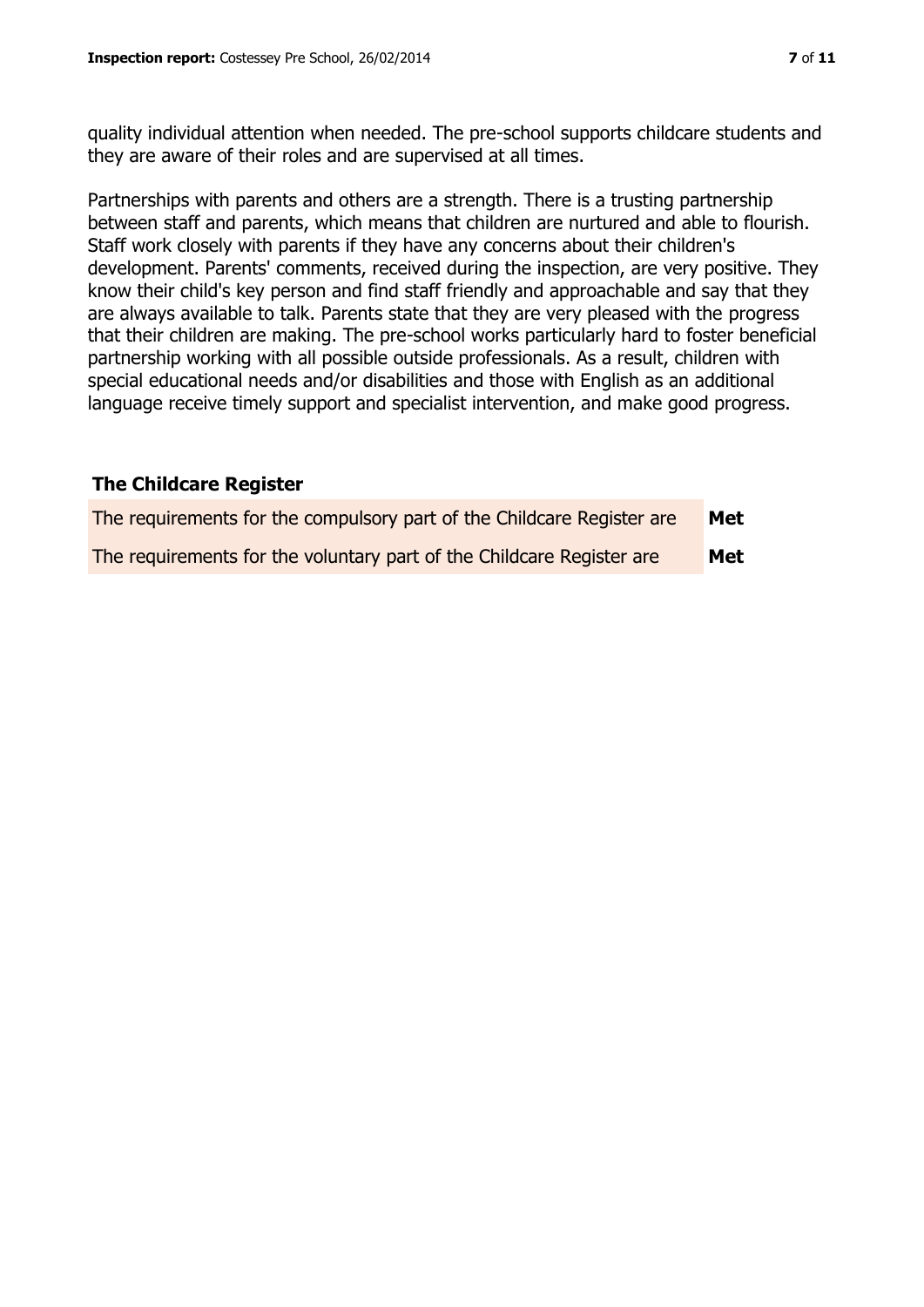# **What inspection judgements mean**

# **Registered early years provision**

| <b>Grade</b> | <b>Judgement</b>               | <b>Description</b>                                                                                                                                                                                                                                                                                                                                                                                |
|--------------|--------------------------------|---------------------------------------------------------------------------------------------------------------------------------------------------------------------------------------------------------------------------------------------------------------------------------------------------------------------------------------------------------------------------------------------------|
| Grade 1      | Outstanding                    | Outstanding provision is highly effective in meeting the needs<br>of all children exceptionally well. This ensures that children are<br>very well prepared for the next stage of their learning.                                                                                                                                                                                                  |
| Grade 2      | Good                           | Good provision is effective in delivering provision that meets<br>the needs of all children well. This ensures children are ready<br>for the next stage of their learning.                                                                                                                                                                                                                        |
| Grade 3      | <b>Requires</b><br>improvement | The provision is not giving children a good standard of early<br>years education and/or there are minor breaches of the<br>safeguarding and welfare requirements of the Early Years<br>Foundation Stage. It will be monitored and inspected within<br>twelve months of the date of this inspection.                                                                                               |
| Grade 4      | Inadequate                     | Provision that is inadequate requires significant improvement<br>and/or enforcement action. The provision is failing to give<br>children an acceptable standard of early years education and/or<br>is not meeting the safeguarding and welfare requirements of<br>the Early Years Foundation Stage. It will be monitored and<br>inspected again within six months of the date of this inspection. |
| Met          |                                | The provision has no children on roll. The inspection judgement<br>is that the provider continues to meet the requirements for<br>registration.                                                                                                                                                                                                                                                   |
| Not met      |                                | The provision has no children on roll. The inspection judgement<br>is that the provider does not meet the requirements for<br>registration.                                                                                                                                                                                                                                                       |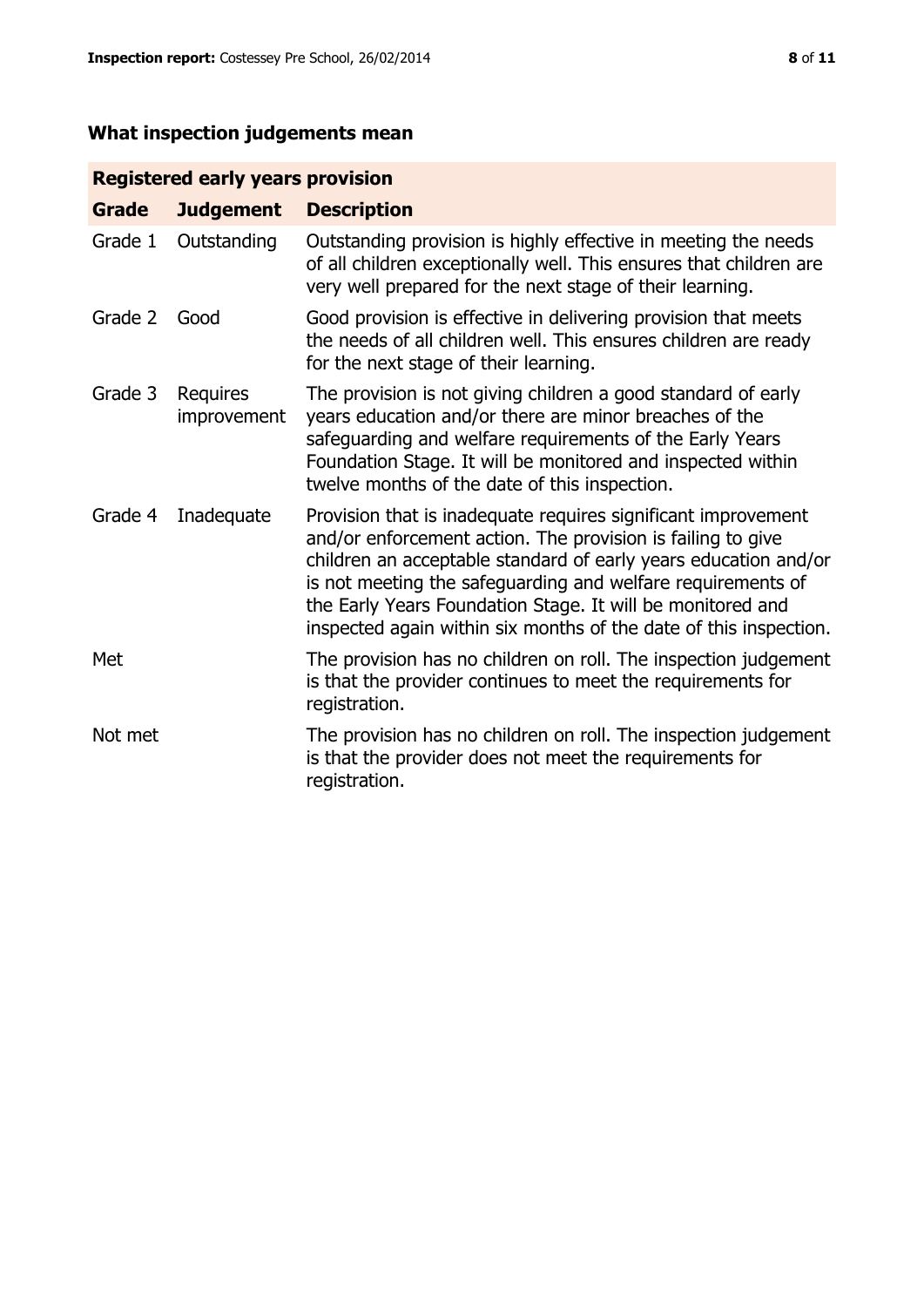### **Inspection**

This inspection was carried out by Ofsted under sections 49 and 50 of the Childcare Act 2006 on the quality and standards of provision that is registered on the Early Years Register. The registered person must ensure that this provision complies with the statutory framework for children's learning, development and care, known as the Early Years Foundation Stage.

# **Setting details**

| Unique reference number       | EY350641                       |  |
|-------------------------------|--------------------------------|--|
| <b>Local authority</b>        | <b>Norfolk</b>                 |  |
| <b>Inspection number</b>      | 951275                         |  |
| <b>Type of provision</b>      |                                |  |
| <b>Registration category</b>  | Childcare - Non-Domestic       |  |
| Age range of children         | $0 - 17$                       |  |
| <b>Total number of places</b> | 54                             |  |
| Number of children on roll    | 98                             |  |
| <b>Name of provider</b>       | Costessey Pre-school Committee |  |
| Date of previous inspection   | 29/01/2010                     |  |
| <b>Telephone number</b>       | 01603 740 175                  |  |

Any complaints about the inspection or the report should be made following the procedures set out in the guidance *'Complaints procedure: raising concerns and making complaints* about Ofsted', which is available from Ofsted's website: www.ofsted.gov.uk. If you would like Ofsted to send you a copy of the guidance, please telephone 0300 123 4234, or email enquiries@ofsted.gov.uk.

# **Type of provision**

For the purposes of this inspection the following definitions apply:

Full-time provision is that which operates for more than three hours. These are usually known as nurseries, nursery schools and pre-schools and must deliver the Early Years Foundation Stage. They are registered on the Early Years Register and pay the higher fee for registration.

Sessional provision operates for more than two hours but does not exceed three hours in any one day. These are usually known as pre-schools, kindergartens or nursery schools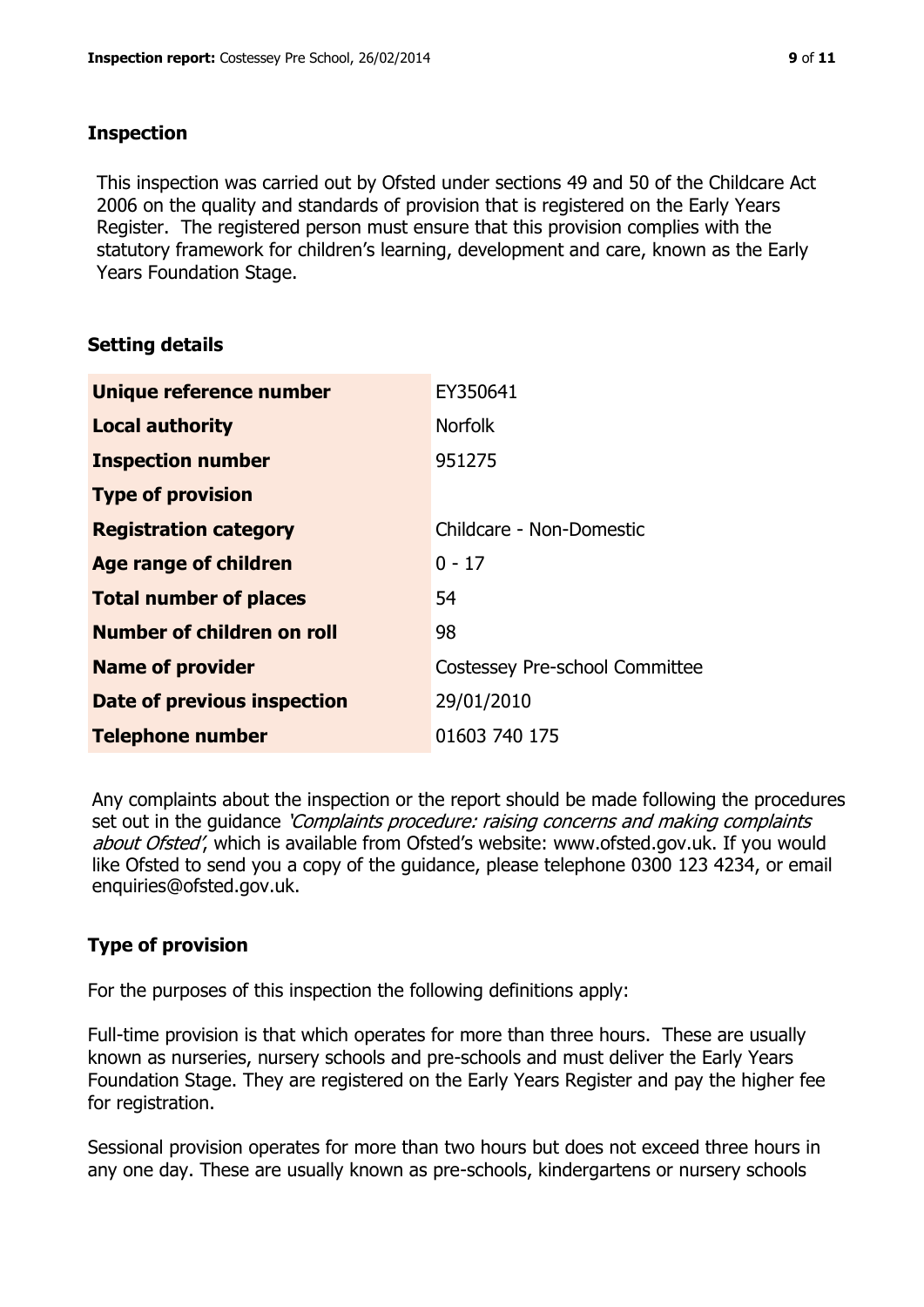and must deliver the Early Years Foundation Stage. They are registered on the Early Years Register and pay the lower fee for registration.

Childminders care for one or more children where individual children attend for a period of more than two hours in any one day. They operate from domestic premises, which are usually the childminder's own home. They are registered on the Early Years Register and must deliver the Early Years Foundation Stage.

Out of school provision may be sessional or full-time provision and is delivered before or after school and/or in the summer holidays. They are registered on the Early Years Register and must deliver the Early Years Foundation Stage. Where children receive their Early Years Foundation Stage in school these providers do not have to deliver the learning and development requirements in full but should complement the experiences children receive in school.